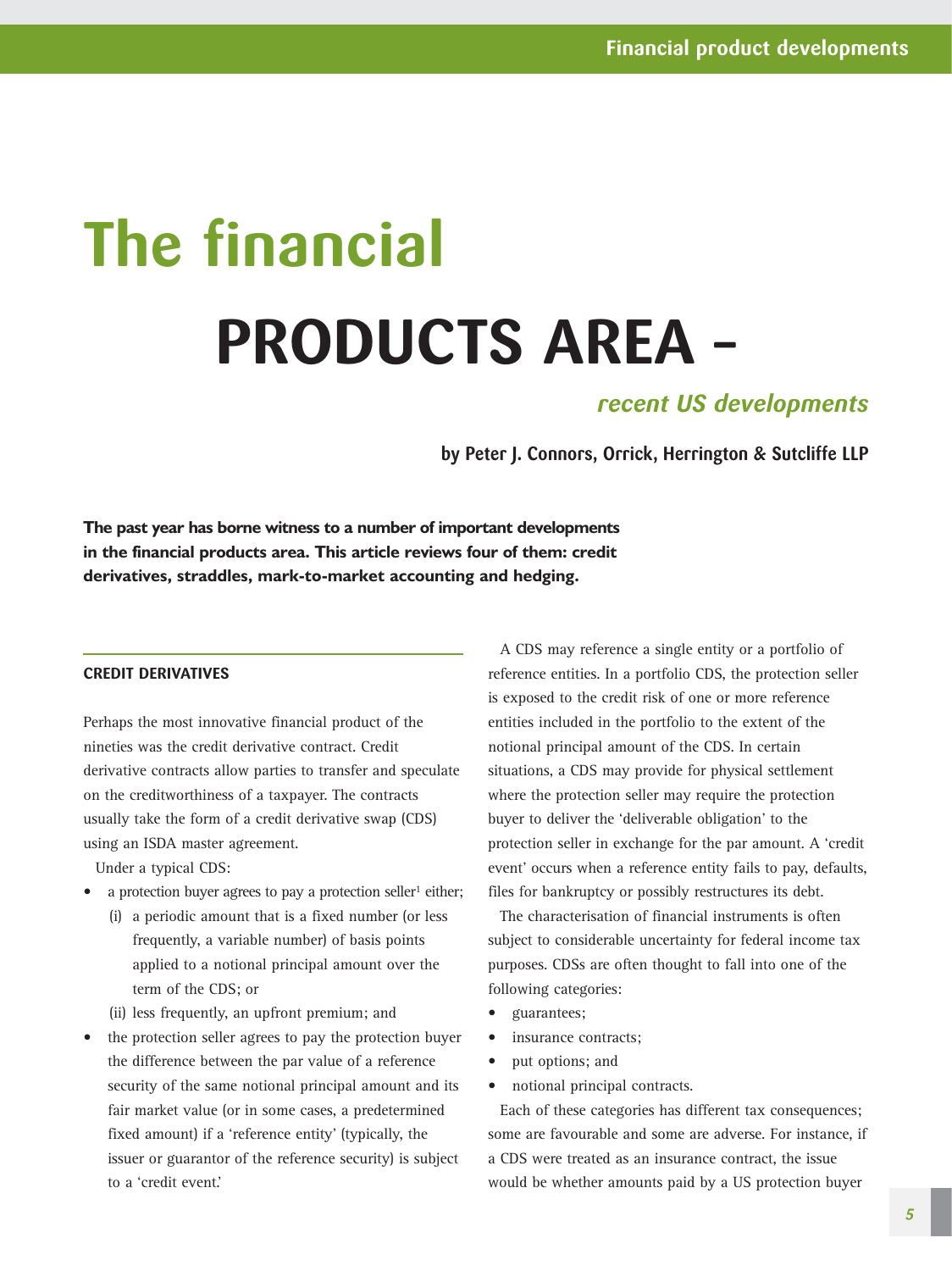to a foreign protection seller constitute income that is subject neither to withholding nor to the insurance-premium excise tax. Similarly, as put options, gain or loss would generally be capital gain or loss, with such gain or loss deferred until the settlement of the CDS.

The IRS and Treasury continue to study the taxation of credit derivatives. IRS Notice 2004-522 requests information regarding the following (as well as any other information that market participants believe may be relevant):

- CDS contractual terms, both standard and negotiated, particularly with respect to credit events, subrogation rights, security interests in collateral and collateralisation requirements in general;
- CDS pricing, particularly with respect to guarantees, contingent options and insurance;
- operation of the CDS market, particularly with respect to price quotation and dissemination;
- market practice regarding hedging, the management of basis risk, and the timing of CDS transactions relative to the assumption and disposition of analogous risks; and
- the regulatory capital, GAAP and internal booking treatment of CDSs by various market participants.

On February 25, 2004, several months before the issuance of Notice 2004-52, the Treasury Department and the IRS released proposed regulations addressing timing and character issues arising on certain swap and other derivative transactions, such as equity derivatives under which the payoff at settlement is contingent on the value of a specified index.3 The typical contract might be an equity swap in which one party pays LIBOR to a derivatives dealer in return for a payment to the counterparty if there is appreciation on the reference equity. If there is depreciation, the counterparty makes a payment to the dealer. The proposed regulations require a complex method of estimating the projected payments under the swap, which must be re-determined on an annual basis. The taxpayer must then amortise the projected payments over the life of the swap and generally treat them as loan advances to the counterparty that is expected to make the projected payments.

Unfortunately, the proposed regulations by their terms would apply to CDSs, even though the payment itself is contingent on there being a credit event. Hopefully, this will be resolved upon completion of the IRS and Treasury study of credit derivatives envisaged by Notice 2004-52.

### **STRADDLES**

The purpose of the straddle rules is to prevent the deferral of income and the conversion of ordinary income and short-term capital gain into long-term capital gain on straddle transactions. For straddles that are not subject to the mark-to-market rules of Section 1256, those goals are achieved by deferring the recognition of losses on unidentified straddles until the offsetting position is closed.

In general, a straddle is an offsetting position in personal property. A taxpayer holds offsetting positions if there is a substantial diminution of the risk of loss from holding any position in personal property by holding one or more other positions in personal property (whether or not of the same kind). Two or more positions are presumed to be offsetting if:

- the positions are in the same personal property, even though the property may be in a substantially altered form;
- the positions are in debt instruments of a similar maturity;
- the positions are sold or marketed as offsetting positions; or
- the aggregate margin requirement for the positions is lower than the sum of the margin requirements for each position (if held separately).

In general, a loss on one or more positions is taken into account for any taxable year only to the extent that the amount of the loss exceeds the unrecognised gain (if any) on one or more positions that were offsetting positions for one or more positions from which the loss arose. A loss that may not be taken into account for a taxable year may, subject to the limitations, be used in the succeeding year.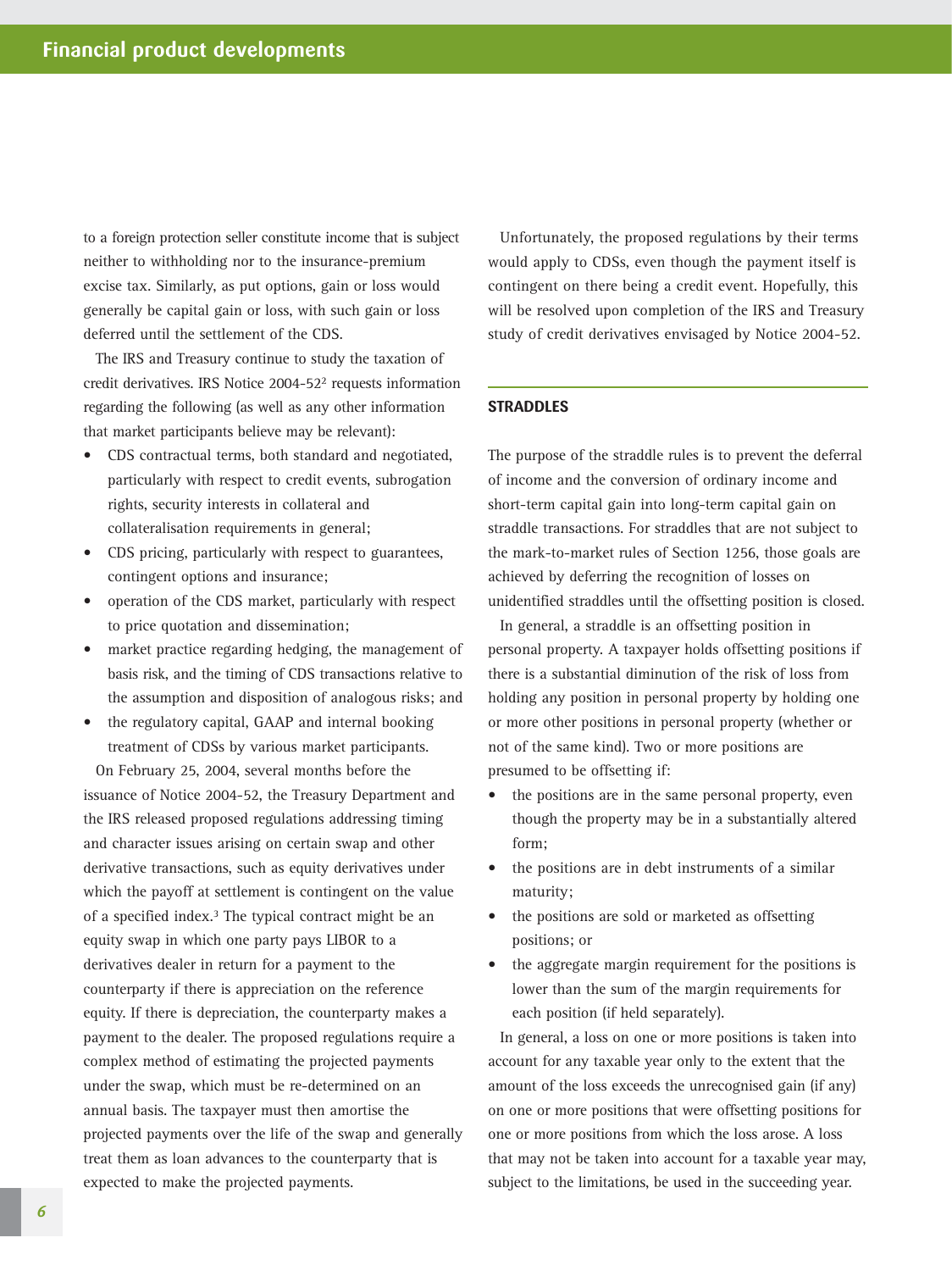One of the issues that existed prior to the 2004 Tax Act was the scope of the offsetting requirement. As an example, if a taxpayer held 1,000 shares and bought a put option on 600 shares, it would possibly be considered a straddle with respect to all 1,000 shares. However, what if the put option were intended to hedge only 600 shares? The 2004 Tax Act addresses this by substantially revising a provision applicable to identified straddles. A position that is not part of an identified straddle is not treated as offsetting a position that is part of an identified straddle.

As revised, if there is a loss on an identified position, the basis of each of the identified offsetting positions is increased by an amount that bears the same ratio to the loss as the unrecognised gain on such offsetting position bears to the aggregate unrecognised gain on all offsetting positions, and the loss is not taken into account. An identified straddle is a straddle:

- that is clearly identified on the taxpayer's records as an identified straddle before the close of the day on which the straddle is acquired (or earlier if prescribed by regulations);
- to the extent provided by regulations, the value of each position of which (in the hands of the taxpayer before the creation of the straddle) is not less than the basis of the position in the hands of the taxpayer when the straddle is created; and
- that is not part of a larger straddle.

The IRS is required to prescribe regulations that specify the proper methods for clearly identifying a position as an identified straddle and the positions comprising such straddle and certain other rules of application.

Unfortunately, the requirement that an identified straddle not be part of a larger straddle raises real questions on the scope of the rule, and may in fact lead to the need for a technical correction. The requirement that the IRS must issue regulations regarding the procedures for identification raises the concern that the statute may not be operative until those regulations are issued.

#### **MARK-TO-MARKET ACCOUNTING**

Under Section 475, dealers in securities must mark to market their positions in securities at the end of the year. For many years, the IRS has struggled with the task of auditing the value of positions that are required to be marked to market, and the method by which taxpayers calculate the value of their positions has been the subject of some controversy.<sup>4</sup> In 2003, the Tax Court held that the method of valuing derivatives positions by a major financial institution was incorrect as it did not clearly reflect income. In May 2005, the IRS issued proposed regulations regarding the valuation of positions under the mark-to-market rules of Section 475.5

The proposed regulations, if finalised, would provide a 'book/tax conformity safe harbour' that would allow dealers in securities and over-the-counter derivatives to mark their open positions to market for tax purposes using the same values they use for financial accounting, regulatory and other core business purposes. Among other restrictions, the proposed regulations do not (except for eligible positions that are traded on a qualified board or exchange), allow a dealer's valuation standard to permit values for positions that are 'at or near' the bid or ask value of the position. While the concept of adopting a conformity rule is sound, many uncertainties are raised by the prohibition of valuing positions at or near the bid or ask side of the market.

#### **HEDGING**

Under the hedging rules, a taxpayer is entitled to avoid application of the straddle rules with respect to its positions in the hedging transaction. In addition, gain or loss from the hedging transaction is ordinary, thereby causing losses not to be limited as they would be if they were capital losses. Hedges must meet certain identification and risk management criteria to be considered qualifying hedging transactions. Hedging treatment is generally limited to